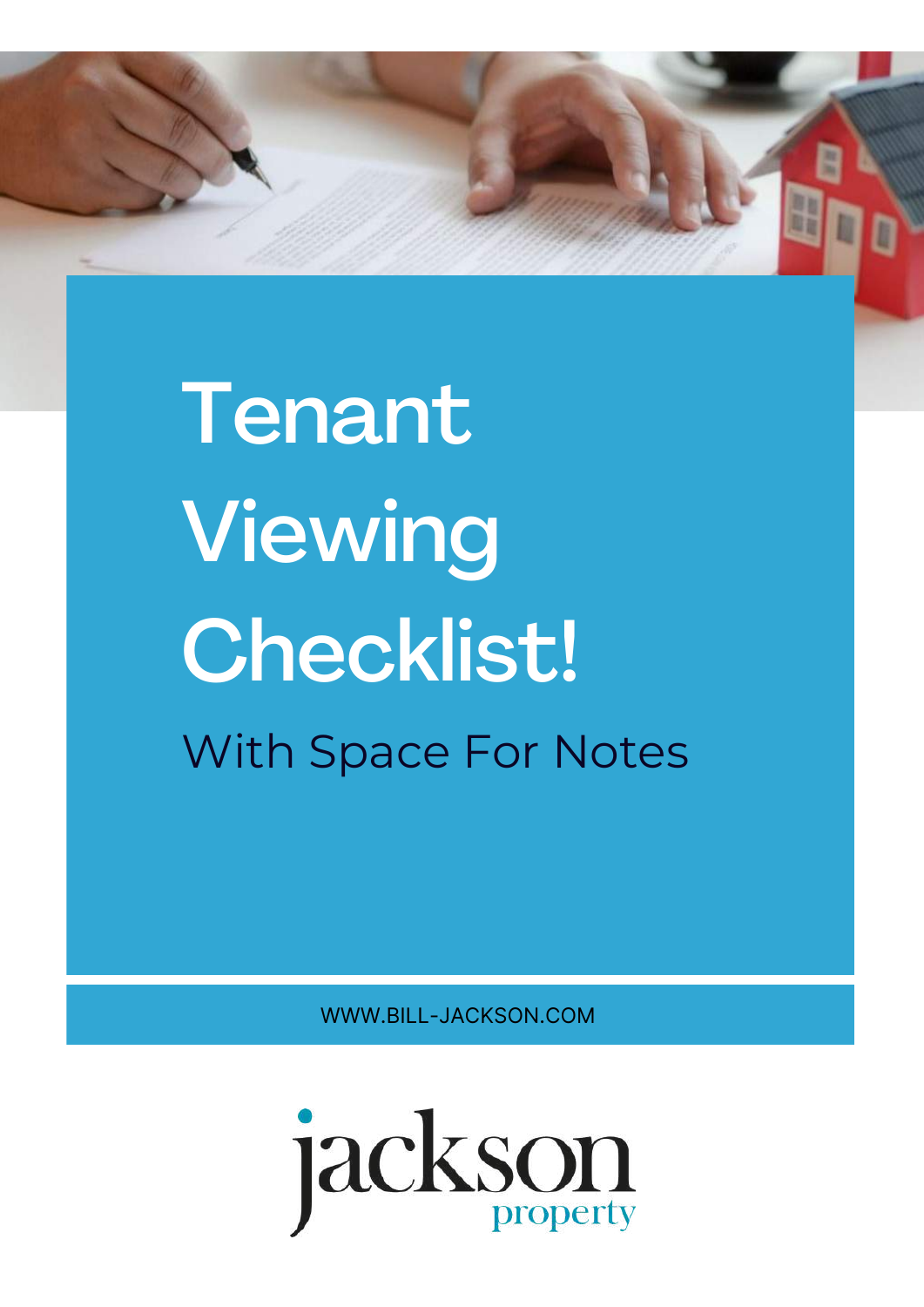| ᆂ<br><b>EXTERIOR</b>                                                    | <b>INTERIOR</b>                                                            |
|-------------------------------------------------------------------------|----------------------------------------------------------------------------|
| Condition of property<br>Things to note;                                | Windows: Single, Double or Triple<br>Glazed? Condition of frames?          |
| Windows and locks secure?                                               | Is there enough storage space?                                             |
| Entry-phone system                                                      | Type/condition of boiler, radiators, lights<br>switches, etc, all working? |
| Burglar/security alarm                                                  | Smoke/carbon monoxide detectors:<br>working?                               |
| Is there a garden?<br>Who is responsible for maintaining the<br>garden? | Furniture: safe, good condition?                                           |
| Garage/shed/other outbuildings                                          | Number of power sockets, accessibility?                                    |
| Driveway/off-street parking/permit<br>required?                         | Phone/internet line?                                                       |
| Local traffic/noise pollution                                           | Signs of damp/<br>mould/condensation/woodwork?                             |
| <b>Notes</b>                                                            | <b>Notes</b>                                                               |
|                                                                         |                                                                            |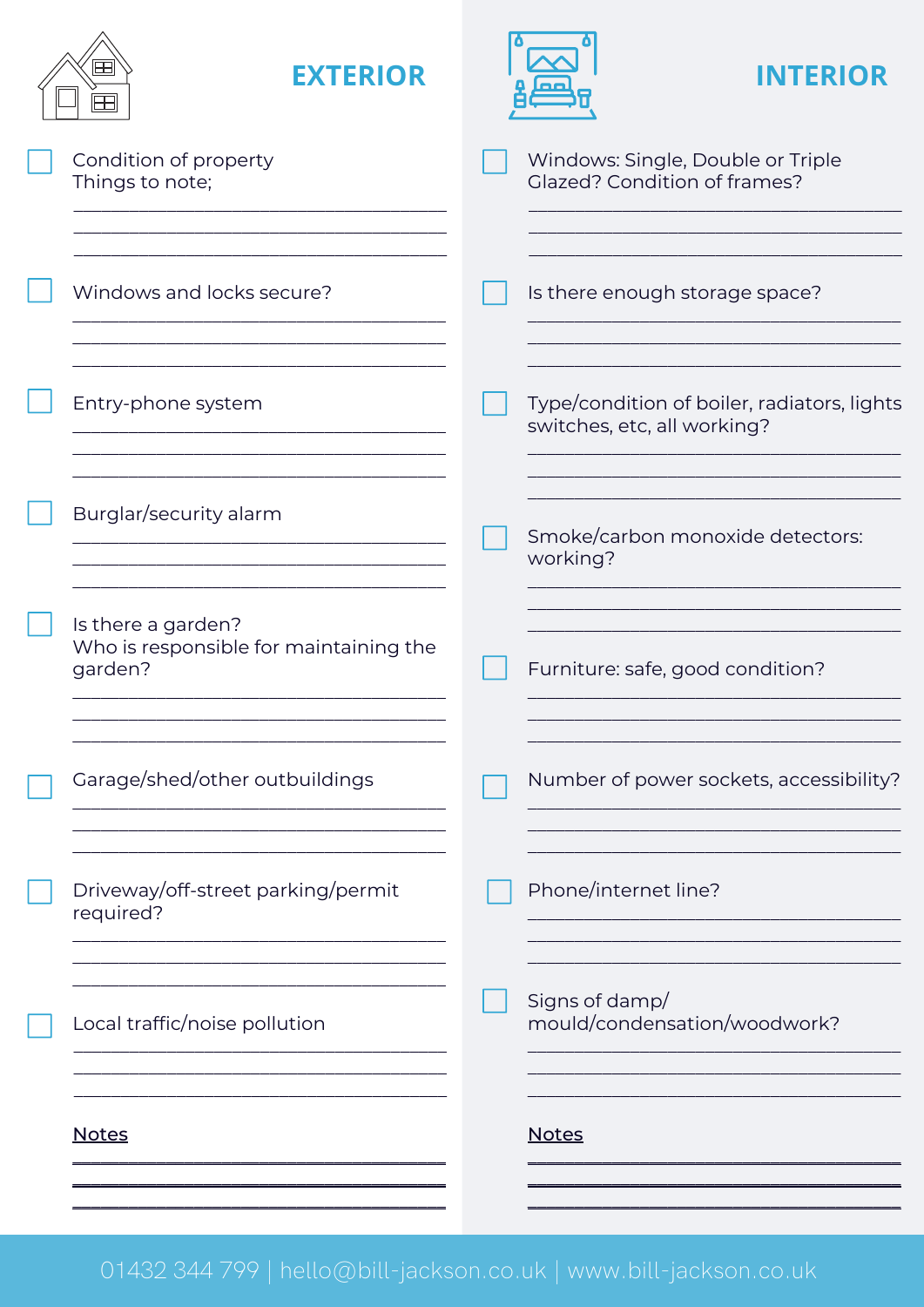| <b>BEDROOM</b>                                   | <b>BATHROOM</b>                  |
|--------------------------------------------------|----------------------------------|
| Position of power sockets and light<br>switches? | Signs of damp/mould?             |
| Built in wardrobes/cupboards?                    | Window/extractor fan?            |
| Condition of the mattress?                       | Water pressure? From shower/taps |
| <b>Notes</b>                                     | Leaks? Coming from taps/showers  |
|                                                  | Toilet flushes & sink drains?    |
|                                                  | Wait time for hot water?         |
|                                                  | <b>Notes</b>                     |
|                                                  |                                  |
|                                                  |                                  |
|                                                  |                                  |